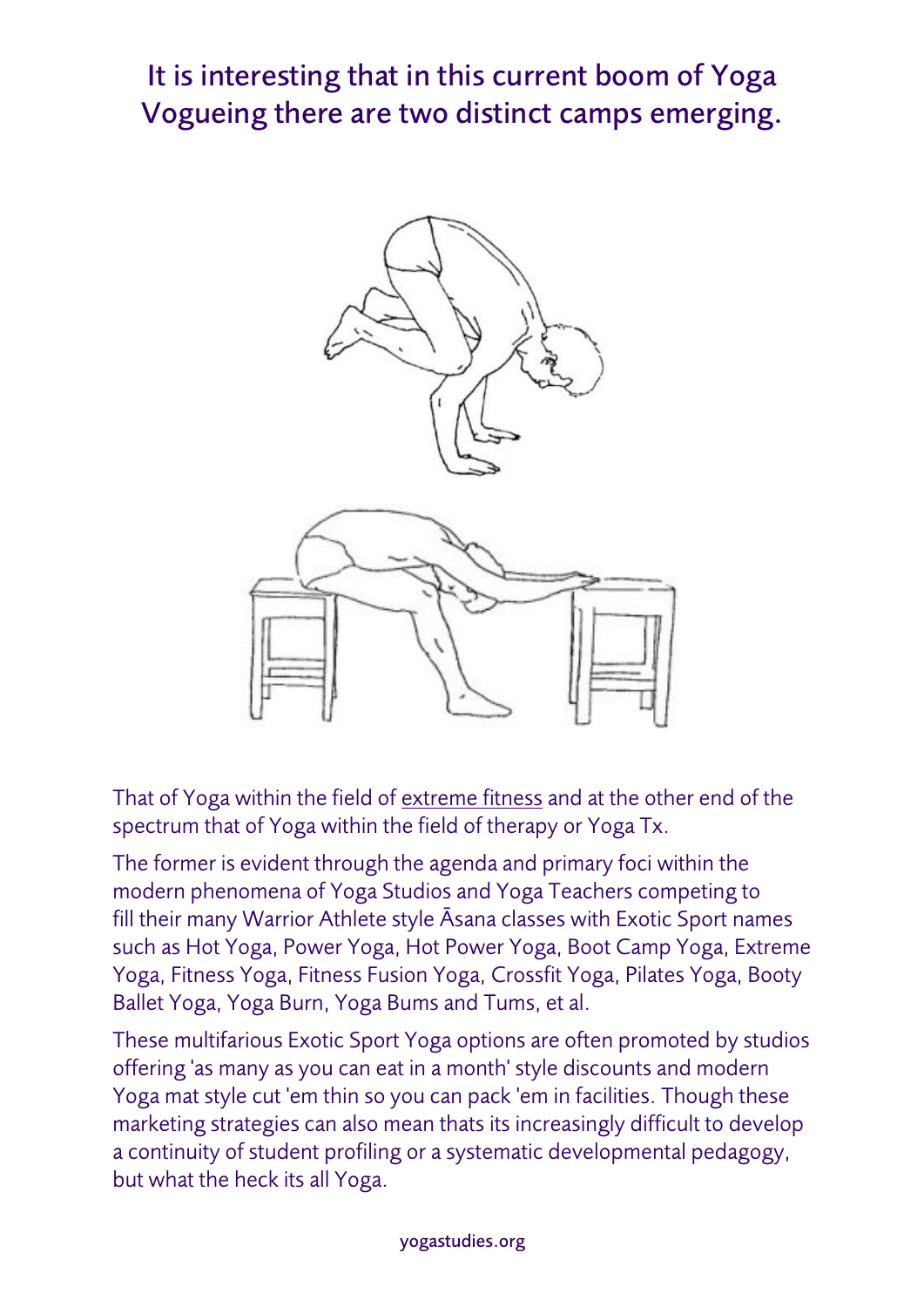On the other side we have the aspirations of Yoga Therapy, with becoming a Yoga Therapist an increasingly attractive Yoga career choice or an add-on skill supplement in what is becoming an oversaturated general Yoga group marketplace.

Personally I am not comfortable with the label of Yoga Therapy and especially Yoga Therapist as I feel it can separate a burgeoning Yoga Therapist (and Yoga Therapy Marketplace) from an existing Yoga Teacher (and Yoga Teaching Marketplace) in an unhelpful way and often support a hierarchical Yoga categorisation.

I would choose to see it as an aspect of our work as a Yoga teacher where we can employ a particular skill base in the ability to use Yoga as a Therapy alongside other dimensions of our 'Yoga as' teaching work.

Personally I find being a Yoga teacher more demanding and less easily measurable or symptomatically definable than being in a situation where Yoga as a Therapy is my primary focus with the student. In other words where do we go with the well student, especially one who is not so interested in the 'Exotic Yoga' or 'Spiritual Sports' pursuits so popularised today?

This, aside from and other concerns around becoming a 'Yoga Therapist', such as the increasingly medicalised Yoga Therapy regulatory clinician training hoops and educationalised assessment requirements that are emerging in the US and UK, brings me to, what I feel is, an increasing misperception of the work of TKV Desikachar in the West today.

Let me preface this with an example that illustrates what is a popular perception of 'viniyoga' in that there is a Yoga Studio near to me that, when encountering a student with limiting possibilities with such as back pain, would say go to the 'viniyoga' Yoga centre, they are Yoga Therapists.

This attitude is also within a variety of both media or public perceptions, or even amongst students supposedly trained in this methodology, of Desikachar's teaching on Yoga as:

*"Meditation for the extremely tired" "Miniyoga" "I teach viniyoga when students aren't able to......" "The Yoga that prepares you for the real Yoga" "I run a viniyoga class for beginners alongside my stronger classes for continuers." "Only therapeutic Yoga", etc*

## yogastudies.org